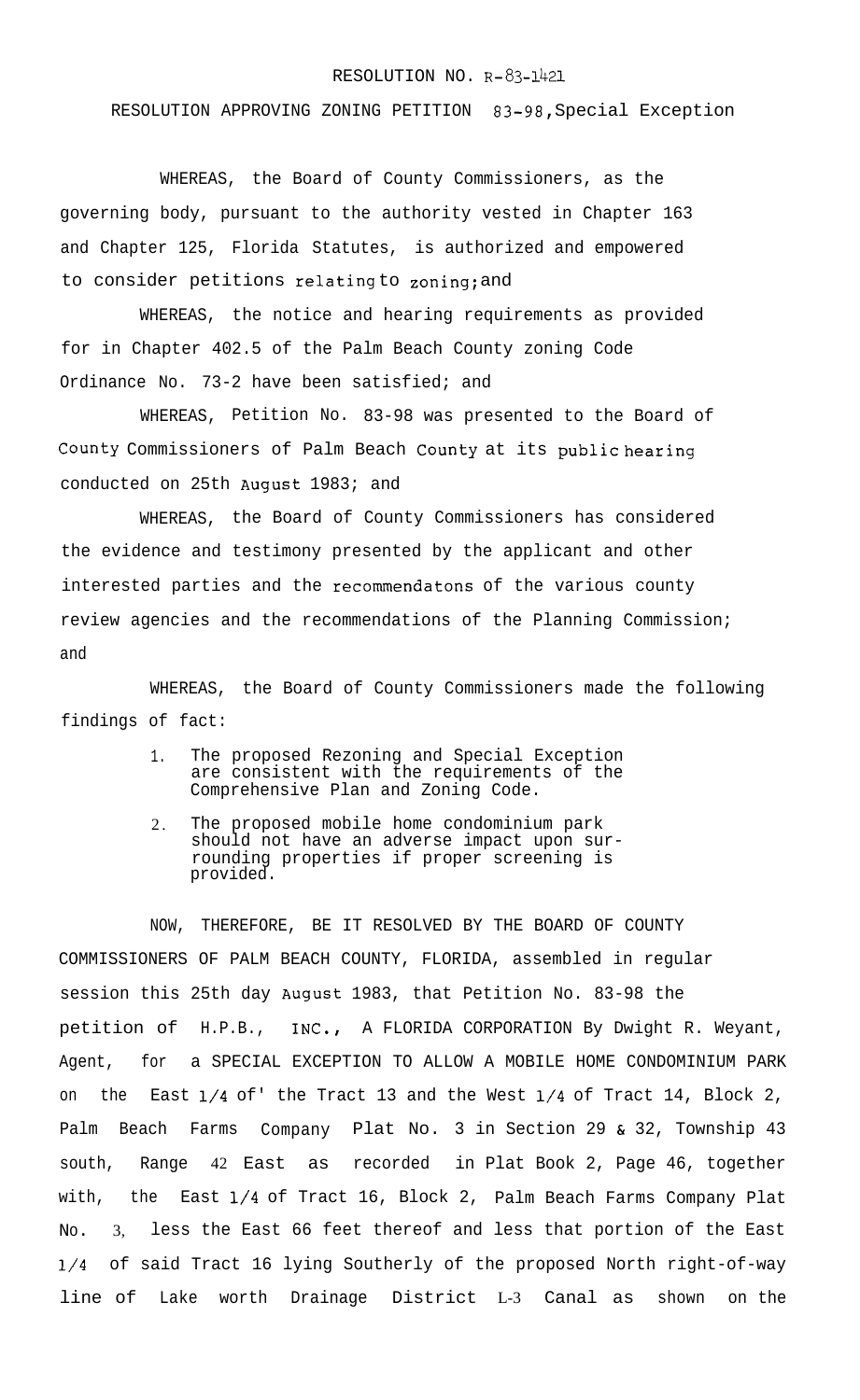right-of-way map of Belvedere Road recorded in Road Plat Book 4, Pages 96 to 102, in Section 29 and 32 Township 43 South, Range 42 East. Said property located on the north side of Belvedere Road, approximately .2 mile east of Rubin Road was approved as advertised subject to the following:

- 1. This development must retain onsite the first one inch of the stormwater runoff per Palm Beach County Subdivision and Platting Ordinance 73-4, as amended.
- 2 . The property, owner shall convey for the ultimate rightof-way of 12th Place North, 30 feet from centerline approximately an additional 15 feet within 90 days of approval; conveyance must be accepted by Palm Beach County prior to issuance of the first tie-down permit.
- 3 . The property owner shall record a plat, per the County Engineers approval, prior to the issuance of any tiedown permits.
- 4 . The developer shall construct concurrent with the required improvements;
	- a) Right turn lane, east approach and a left turn lane, west approach on Belvedere Road at the project's entrance road.
	- b) 12th Place North from the project's entrance road, west to Rubin Road, if access to this property is provided from 12th Place North.
- 5 . The developer shall contribute Ten Thousand Eight Hundred and Fifty Dollars (\$10,850.00) toward the cost of meeting this project's direct and identifiable impact, to be paid at the rate of \$175 per mobile home tie-down permit.
- 6 . The developer shall take reasonable precautions during the development of this property to insure that fugitive particulates (dust particles) from this project do not become a nuisance to neighboring properties.
- 7 . The developer shall take necessary measures during the development of this property to prevent pollutant runoff to neighboring and nearby surface waters.
- a . The park shall be buffered from adjoining properties and rights of way by a solid fence, chainlink fence with opaque landscaping, berm, or combination thereof, to provide effective screening of six feet in height.
- 9. A recreation building and accessory parking shall be provided for this development.

Commissioner Bailey , moved for approval , of the petition. The motion was seconded by Commissioner Koehler , and upon being put to a vote, the vote was as follows:

> Peggy E. Evatt, Chairman -- ABSENT<br>Ken Spillias, Vice Chairman -- AYE Ken Spillias, Vice Chairman -- AYE<br>Dennis P. Koehler. Member -- AYE Dennis P. Koehler, Member -- AYE<br>Dorothy Wilken, Member -- AYE Dorothy Wilken, Member -- AYE Bill Bailey, Member